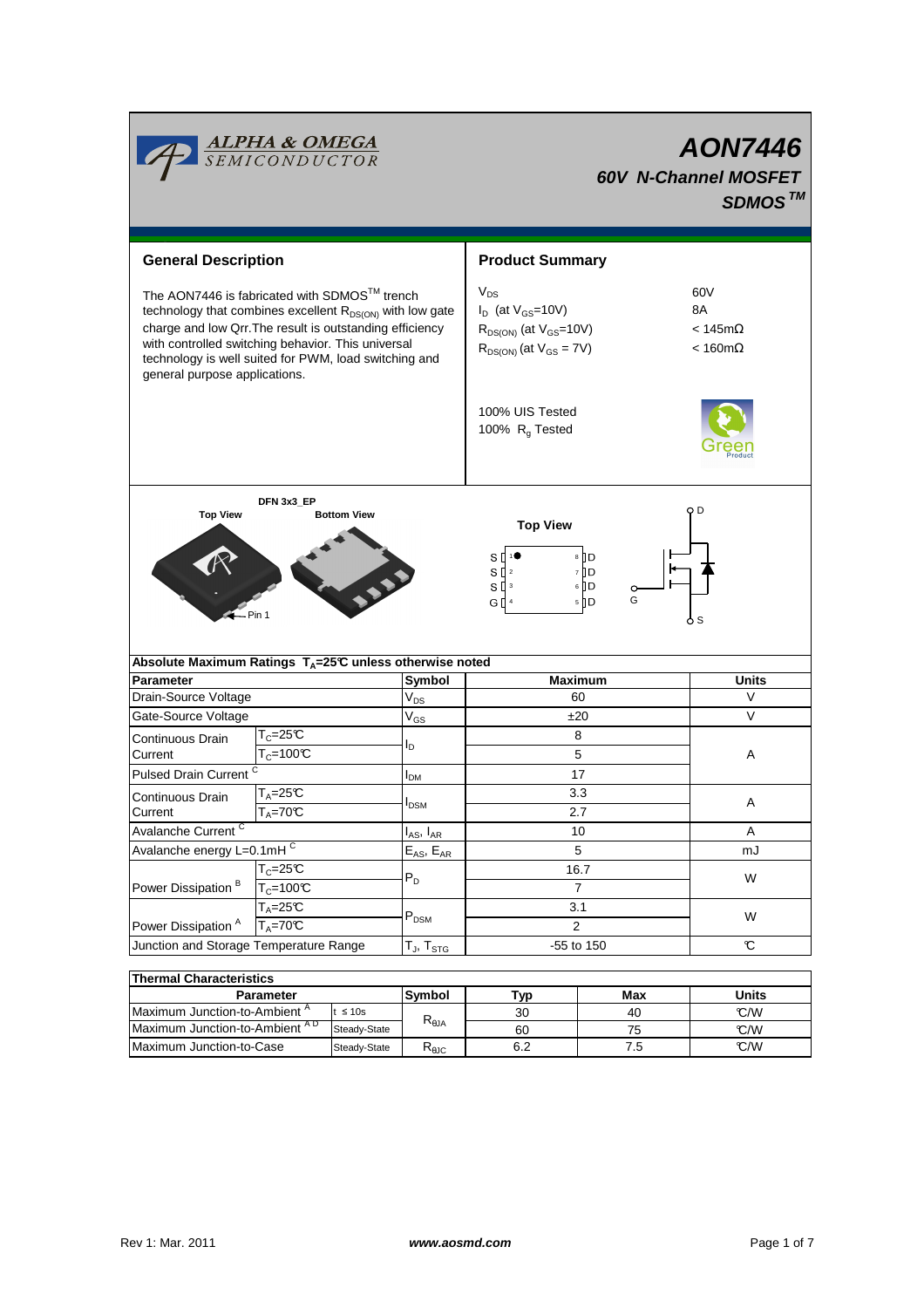

#### **Electrical Characteristics (TJ=25°C unless otherwise noted)**

| <b>Symbol</b>                          | <b>Parameter</b>                      | <b>Conditions</b>                                         | Min | <b>Typ</b> | <b>Max</b>   | <b>Units</b> |  |  |  |
|----------------------------------------|---------------------------------------|-----------------------------------------------------------|-----|------------|--------------|--------------|--|--|--|
| <b>STATIC PARAMETERS</b>               |                                       |                                                           |     |            |              |              |  |  |  |
| <b>BV</b> <sub>DSS</sub>               | Drain-Source Breakdown Voltage        | $I_D = 250 \mu A$ , $V_{GS} = 0V$                         | 60  |            |              | V            |  |  |  |
| $I_{\text{DSS}}$                       | Zero Gate Voltage Drain Current       | $V_{DS} = 60V$ , $V_{GS} = 0V$                            |     |            | 10           | μA           |  |  |  |
|                                        |                                       | $T_J = 55C$                                               |     |            | 50           |              |  |  |  |
| $I_{\underline{GSS}}$                  | Gate-Body leakage current             | $V_{DS} = 0V$ , $V_{GS} = \pm 20V$                        |     |            | 100          | nA           |  |  |  |
| $V_{GS(th)}$                           | Gate Threshold Voltage                | V <sub>DS</sub> =V <sub>GS</sub> I <sub>D</sub> =250µA    | 2.2 | 2.7        | 3.3          | V            |  |  |  |
| $I_{D(ON)}$                            | On state drain current                | $V_{GS}$ =10V, $V_{DS}$ =5V                               | 17  |            |              | A            |  |  |  |
| $R_{DS(ON)}$                           | Static Drain-Source On-Resistance     | $V_{GS}$ =10V, $I_D$ =3A                                  |     | 113        | 145          | $m\Omega$    |  |  |  |
|                                        |                                       | $T_{\rm J}$ =125°C                                        |     | 197        | 237          |              |  |  |  |
|                                        |                                       | V <sub>GS</sub> =7V, I <sub>D</sub> =2.5A                 |     | 118        | 160          | $m\Omega$    |  |  |  |
| $g_{FS}$                               | <b>Forward Transconductance</b>       | V <sub>DS</sub> =5V, I <sub>D</sub> =3A                   |     | 7.5        |              | S            |  |  |  |
| $V_{SD}$                               | Diode Forward Voltage                 | $IS=1A, VGS=0V$                                           |     | 0.76       | $\mathbf{1}$ | V            |  |  |  |
| $I_{\rm S}$                            | Maximum Body-Diode Continuous Current |                                                           |     |            | 15           | Α            |  |  |  |
|                                        | <b>DYNAMIC PARAMETERS</b>             |                                                           |     |            |              |              |  |  |  |
| $\mathbf{C}_{iss}$                     | Input Capacitance                     |                                                           | 190 | 237        | 285          | рF           |  |  |  |
| $C_{\rm oss}$                          | <b>Output Capacitance</b>             | $V_{GS}$ =0V, $V_{DS}$ =30V, f=1MHz                       | 17  | 25         | 33           | pF           |  |  |  |
| $\mathbf{C}_{\text{rss}}$              | Reverse Transfer Capacitance          |                                                           | 5   | 9          | 13           | pF           |  |  |  |
| $R_{g}$                                | Gate resistance                       | $V_{GS}$ =0V, $V_{DS}$ =0V, f=1MHz                        | 0.7 | 1.4        | 2.1          | $\Omega$     |  |  |  |
|                                        | <b>SWITCHING PARAMETERS</b>           |                                                           |     |            |              |              |  |  |  |
| $\mathsf{Q}_{\mathsf{g}}$              | <b>Total Gate Charge</b>              |                                                           | 3.5 | 4.4        | 5.3          | nC           |  |  |  |
| $\mathsf{Q}_{\mathsf{gs}}$             | Gate Source Charge                    | $V_{GS}$ =10V, $V_{DS}$ =30V, $I_{D}$ =3A                 | 0.7 | 0.9        | 1.1          | nC           |  |  |  |
| $\mathsf{Q}_{\underline{\mathsf{gd}}}$ | Gate Drain Charge                     |                                                           | 0.7 | 1.1        | 1.6          | nC           |  |  |  |
| $t_{D(0n)}$                            | Turn-On DelayTime                     |                                                           |     | 4.5        |              | ns           |  |  |  |
| $t_r$                                  | Turn-On Rise Time                     | $V_{GS}$ =10V, V <sub>DS</sub> =30V, R <sub>L</sub> =10Ω, |     | 1.5        |              | ns           |  |  |  |
| $t_{D(off)}$                           | Turn-Off DelayTime                    | $R_{\text{GEN}} = 3\Omega$                                |     | 15         |              | ns           |  |  |  |
| $\mathsf{t}_{\mathsf{f}}$              | Turn-Off Fall Time                    |                                                           |     | 1.5        |              | ns           |  |  |  |
| $\frac{t_{rr}}{Q_{rr}}$                | Body Diode Reverse Recovery Time      | $I_F = 3A$ , dl/dt=500A/ $\mu$ s                          | 5.4 | 7.7        | 10           | ns           |  |  |  |
|                                        | Body Diode Reverse Recovery Charge    | $I_F = 3A$ , dl/dt=500A/ $\mu$ s                          | 9   | 13         | 17           | nC           |  |  |  |

A. The value of R<sub>6JA</sub> is measured with the device mounted on 1in<sup>2</sup> FR-4 board with 2oz. Copper, in a still air environment with T<sub>A</sub> =25°C. The Power dissipation P<sub>DSM</sub> is based on R <sub>θJA</sub> t  $\leq$  10s value and the maximum allowed junction temperature of 150°C. The value in any given application depends on the user's specific board design, and the maximum temperature of 150°C may be u sed if the PCB allows it. B. The power dissipation P<sub>D</sub> is based on T<sub>J(MAX)</sub>=150°C, using junction-to-case thermal resistance, and is more useful in setting the upper dissipation limit for cases where additional heatsinking is used.

C. Repetitive rating, pulse width limited by junction temperature T<sub>J(MAX)</sub>=150°C. Ratings are based on low frequency and duty cycles to keep initial  $T_J = 25^{\circ}C$ .

D. The  $R_{\theta JA}$  is the sum of the thermal impedence from junction to case  $R_{\theta JC}$  and case to ambient.

E. The static characteristics in Figures 1 to 6 are obtained using <300µs pulses, duty cycle 0.5% max.

F. These curves are based on the junction-to-case thermal impedence which is measured with the device mounted to a large heatsink,

assuming a maximum junction temperature of  $T_{J(MAX)}=150^{\circ}C$ . The SOA curve provides a single pulse ratin g.

G. These tests are performed with the device mounted on 1 in<sup>2</sup> FR-4 board with 2oz. Copper, in a still air environment with T<sub>A</sub>=25°C.

THIS PRODUCT HAS BEEN DESIGNED AND QUALIFIED FOR THE CONSUMER MARKET. APPLICATIONS OR USES AS CRITICAL COMPONENTS IN LIFE SUPPORT DEVICES OR SYSTEMS ARE NOT AUTHORIZED. AOS DOES NOT ASSUME ANY LIABILITY ARISING OUT OF SUCH APPLICATIONS OR USES OF ITS PRODUCTS. AOS RESERVES THE RIGHT TO IMPROVE PRODUCT DESIGN, FUNCTIONS AND RELIABILITY WITHOUT NOTICE.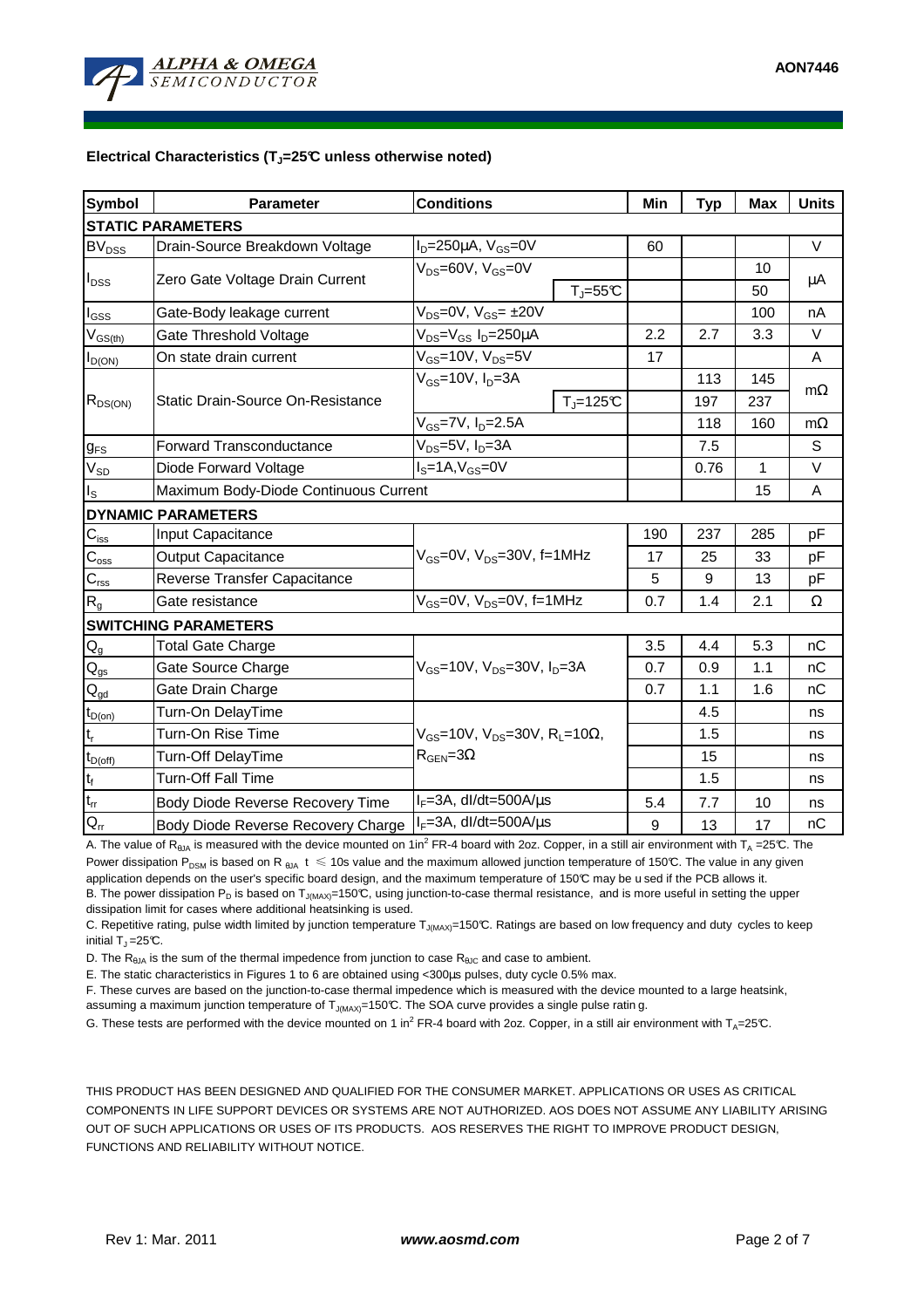

# **TYPICAL ELECTRICAL AND THERMAL CHARACTERISTICS**

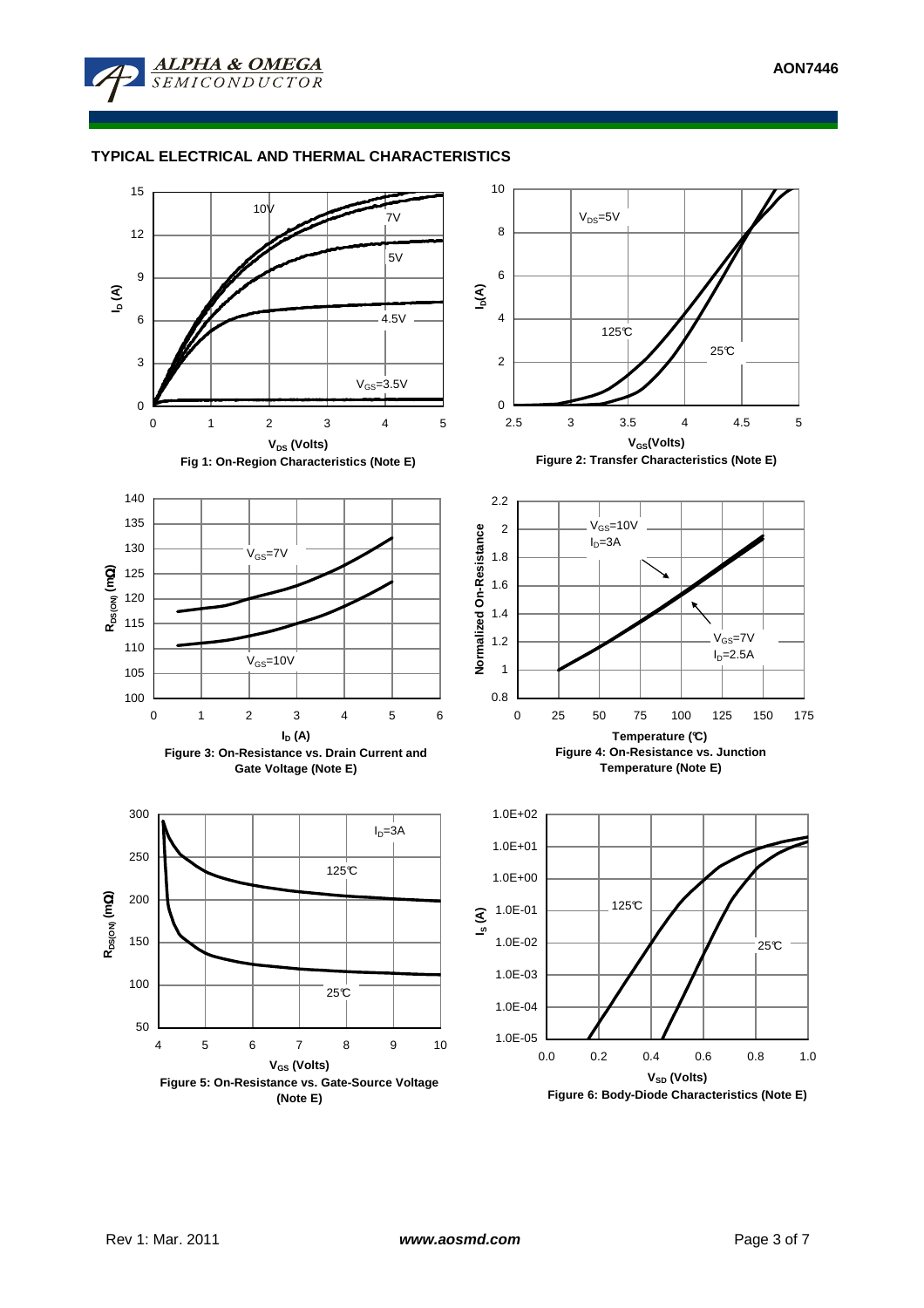

## **TYPICAL ELECTRICAL AND THERMAL CHARACTERISTICS**

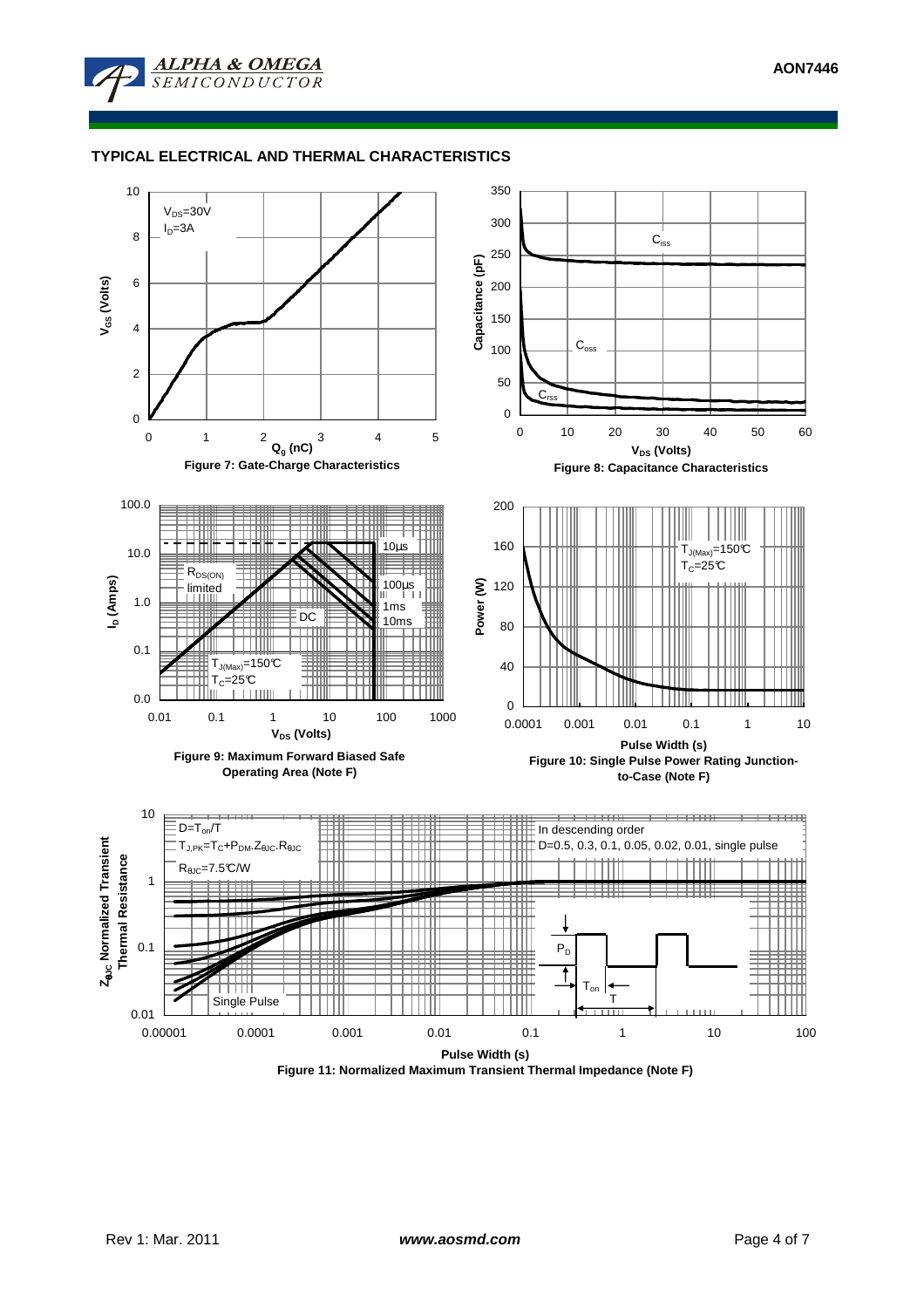



**Figure 16: Normalized Maximum Transient Thermal Impedance (Note G)**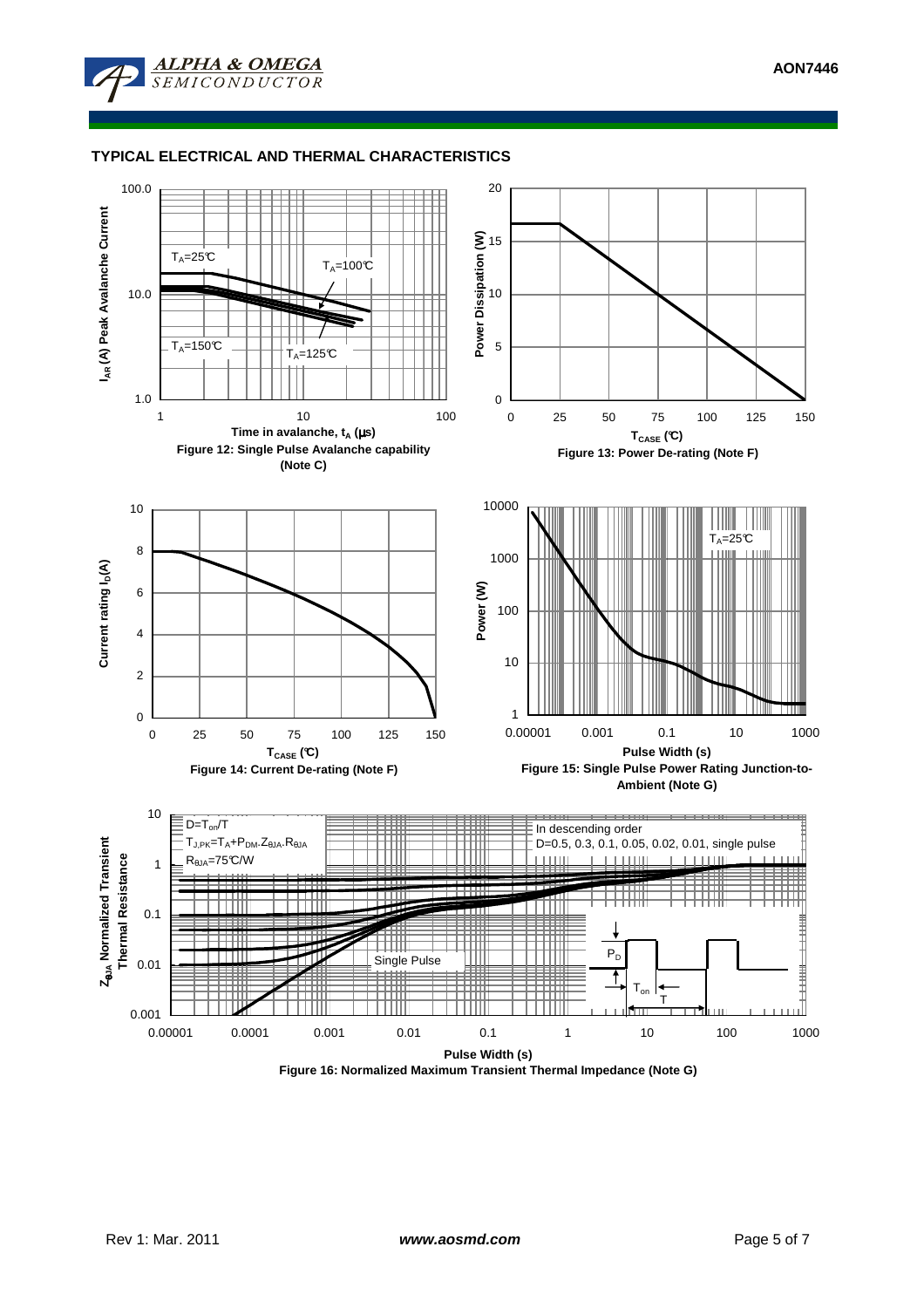

## **TYPICAL ELECTRICAL AND THERMAL CHARACTERISTICS**